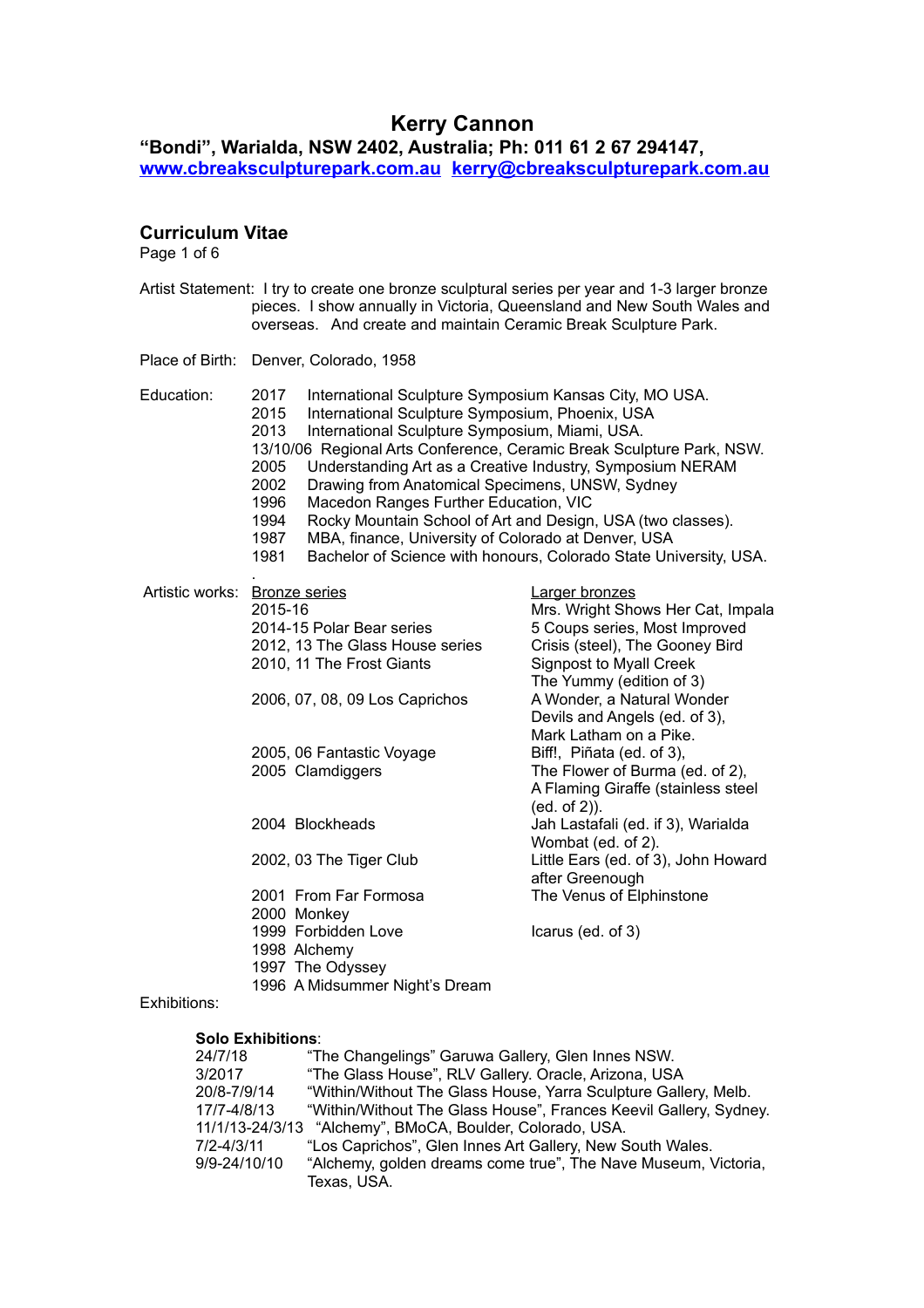26/8-3/10/10 "The Los Caprichos of Kerry Cannon", Stanthorpe Reg. Gallery, QLD **Solo Exhibitions continued:**

| 26/3-21/3/09 | "The Alchemy series", Castlemaine Festival, Victoria                |
|--------------|---------------------------------------------------------------------|
| 20/8-7/9/08  | "Bronze Caprices", Yarra Sculpture Gallery, Melbourne.              |
| 5/7-10/8/07  | "Clamdiggers, Blockheads, Oyster Eaters", Artyard, Denver, USA.     |
| 20-25/11/06  | "Fantastic Voyage", Depot II Gallery, 2 Danks Street, Sydney.       |
| 28/6/06      | "Deep in the Heart of Texas", TAP Gallery, Sydney.                  |
| 28/4/06      | "Deep in the Heart of Texas", Yarra Sculpture Gallery, Melbourne.   |
| 4/3/06       | "Tales from Ceramic Break Sculpture Park", Texas Regional Gallery,  |
|              | Texas, Queensland.                                                  |
| 20/6/05      | "Clamdiggers" series, Span Galleries Melbourne.                     |
| 2/3/04       | "Blockheads" series, Smyrnios Gallery, Melbourne.                   |
| 28/3/03      | "The Tiger Club" series, 143 Mostyn Street, during the Castlemaine  |
|              | State Festival, Victoria.                                           |
| 14/9/02      | "Second Prelude to The Tiger Club", Band Hall Gallery, Kyneton,     |
|              | Victoria.                                                           |
| 9/2/01       | "Prelude to the Tiger Club", Brooks Gallery, Tenterfield, New South |
|              | Wales.                                                              |
| 18/9/00      | "The Forbidden Love" series, Aardwolf Gallery, Melbourne.           |
| 3/12/99      | "Alchemy Golden Dreams Come True", Stanthorpe Regional Gallery,     |
|              | Queensland.                                                         |
| 5/3/98       | "Bloody Hard Yakka", Chapel Gallery, Melbourne.                     |

## **Group Exhibitions:**

| 21/10-1/11/17<br>3/6-24/7/16<br>18/2-3/4/16                                               | 25/10-28/10/17 Little Sculpture Show Studios Inc, Kansas City, MO USA<br>Spring Sculpture, Lot 19 Gallery, Castlemaine, Victoria<br>Stanthorpe Art Festival 2016, Stanthorpe Region. Gal., QLD.<br>Local Artist Exhibition, Stanthorpe Regional Gallery. QLD.                                                                                                                                                                       |
|-------------------------------------------------------------------------------------------|-------------------------------------------------------------------------------------------------------------------------------------------------------------------------------------------------------------------------------------------------------------------------------------------------------------------------------------------------------------------------------------------------------------------------------------|
| 4-6/11/15<br>23/9-27/9/15<br>5/9-25/10/15<br>2015                                         | littleSCULPTURE show, Bentley Gallery, Phoenix, AZ.<br>Brisbane Art Prize, LifeArt Worldwide, Brisbane, QLD.<br>Sculpture in the Glen, Glen Street Theatre, Warringah, NSW.<br>6th Annual Sculpture Garden, Tucson Jewish Community<br>Centre, Tucson, Arizona, USA.                                                                                                                                                                |
| 8/3-30/3/14<br>2014, 2016                                                                 | Lorne Biennale of Sculpture 2014, QDOS Gallery, Victoria.<br>Sculptures in the Garden, Mudgee, NSW.                                                                                                                                                                                                                                                                                                                                 |
| 6-9/12/13                                                                                 | littleSCULPTURE show, Fountainhead Studios, Miami, Fl.<br>25/10-3/11/13, 15 Life Art Worldwide, TAFE Mooloolaba, Sunshine Coast,<br>and Brisbane 2015.                                                                                                                                                                                                                                                                              |
| 5/10-20/10/13<br>21/9/12-1/2/13                                                           | in situ 13, Mosman Festival of Sculpture & Install., Sydney.<br>Mistletoe Winery Sculpture Prize, NSW.                                                                                                                                                                                                                                                                                                                              |
| 15, 13                                                                                    | Castlemaine Festival, various fringe venues, Victoria.                                                                                                                                                                                                                                                                                                                                                                              |
| 4/8-29/9/12<br>14/9-23/9/12<br>4/7-15/7/12<br>2/7-15/7/12<br>24/5-27/5/12<br>25/2-15/3/12 | "Fall Group Exhibition", Norbertellen Gallery, Los Angeles.<br>SWELL Sculpture Festival, Gold Coast, Queensland.<br>"Flash", group show, TAP Gallery, Sydney.<br>"The Frost Giants", 2 person show, Global Gallery, Sydney.<br>Art Melbourne, Ceramic Break Sculpture Park, Booth G-9.<br>14, 27/4-5/5/12 "Chianciano Biennale in London", Gagliardi Gallery, London.<br>"Inverell Art Society Celebrates 50 years", Inverell, NSW. |
| 29/10-6/11/11                                                                             | Glenlyon art sculpture show 2011, Victoria,<br>winner \$250 third prize.                                                                                                                                                                                                                                                                                                                                                            |
|                                                                                           | 13, 17/9-24/9/11 Art Museum of Chianciano Biennale 2011, Italy, winner<br>European Confederation of Art Critics Award 1st prize sculpt                                                                                                                                                                                                                                                                                              |

European Confederation of Art Critics Award-1<sup>st</sup> prize sculpt. and 1st Prize Sculpture 2013.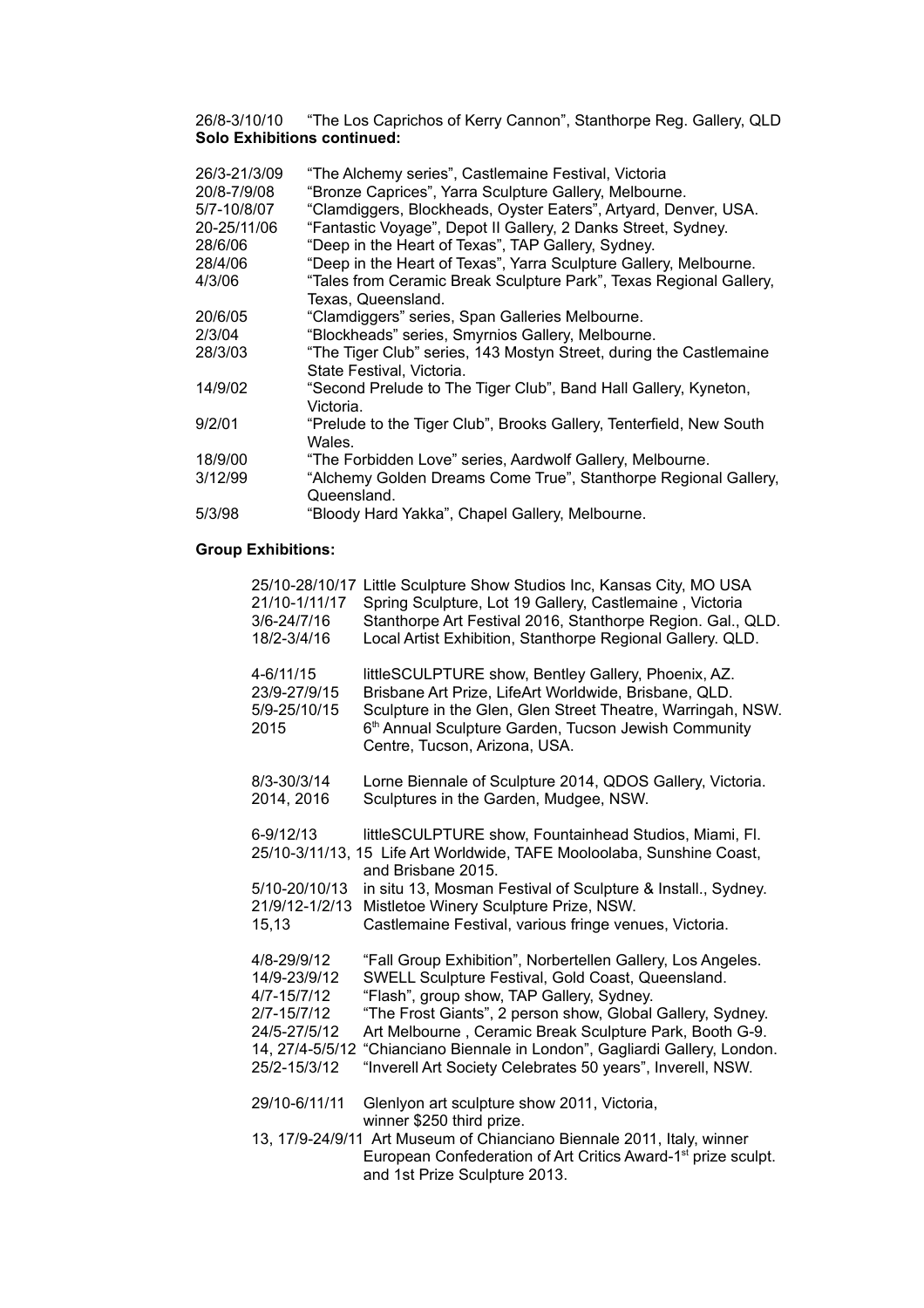| 1/4-10/4/11<br>Castlemaine Festival, 10 Rowe St., Caspa, Lot 19, VIC.<br>24/3-27/3/11<br>Banyule Outdoor Sculpture Award. Heidelberg, VIC.<br>Sculptors Society Gateway Exhibition, Circular Quay,<br>28/2-25/3/11<br>Sydney.<br>29/1-20/2/11<br>Southern Downs Regional Artists Exhibition, Warwick, QLD.<br>Sculpture 2011, Global Gallery, Sydney.<br>19/1-13/2/11<br>Brunswick Street Gallery Small Works Prize, Melbourne<br>10/12-16/1/11<br>22/10-5/12/10<br>Yering Station Sculpture Award, Yarra Valley, VIC.<br>14, 10<br>Spring Sculpture Prize, Lot 19, Castlemaine, VIC.<br>23/10-6/11/10<br>"Contemporanea", Aarwun Gallery, Canberra.<br>Concurrent ABL Sculpture Exhibition 2010, 333 Collins<br>7/10-16/11/10<br>Street, Melbourne.<br>7/10-19/10/10<br>"Contemporanea", Smartartz Gallery, Melbourne.<br>13, 11, 2/8-4/9/10 Sculpture Darling Park 2010, 201 Sussex St., Sydney.<br>The Gardens Sculpture Prize, Hunter Region Botanic<br>9/5-20/6/10<br>Gardens, Heatherbrae, New South Wales.<br>"3D", Wayward Gallery, Byron Bay, New South Wales.<br>23/4-15/5/10<br>The Stanthorpe Art Festival, Stanthorpe, Queensland.<br>2012, 2010<br>4/12/09-24/1/10 The Frank Saxby Bequest, Manning Regional Gallery,<br>Taree, New South Wales.<br>14/11/09-31/1/10 Liverpool City Art Prize, Casula, New South Wales.<br>30/10/09-15/11/09 "Three Times Three Plus One", Gallery Adagio, Sydney.<br>3/09-1/11/09<br>"The Artist's Table", Falkner Gallery, Castlemaine, Victoria.<br>Tesselaar Sculpture Prize, Silvan, Victoria.<br>14, 12, 09<br>"The Enlightenment Never Happened", Castlemaine<br>1/8-30/8/09<br>Regional<br>Art Gallery, Victoria.<br>"Out from Down Under & Beyond", Agora Gallery, NYC.<br>7/5-27/5/09<br>Art Melbourne 09, Booth B-17, Melbourne.<br>16/4-19/4/09<br>2009 Williamstown Festival Contemporary Art Prize, Vic.<br>21/3-5/4/09<br>28/12/08-31/09 "The Small Sculpture Exhibition", QDOS Gallery, Lorne, Vic.<br>24/10-26/10/08 Art Sydney 08, Booth E8, Sydney.<br>"Cryptozoology", Toyota Community Spirit Gallery, Melb.<br>3/9-21/11/08<br>6 Degree Art Prize, Frankston Art Centre, Victoria.<br>14/8-5/9/08<br>4/6-27/8/08<br>54 <sup>th</sup> Hunters Hill Art and Craft Exhibition, Sydney.<br>10/5-18/5/08<br>The Collectors' Exhibition 08, Steps Gallery, Melbourne.<br>5/5-18/5/08<br>UWS Acquisitive Sculpture Award and Exhibition, Sydney.<br>28/4-2/6/08<br>"Autumn Group Show", TAP Gallery, Sydney.<br>19/3-23/3/08<br>Stanthorpe Art Prize 08, Stanthorpe, Queensland.<br>29/2-11/4/08 | 13, 1/8-3/9/11<br>10/8-28/8/11 | Sculptors Society Darling Park, 201 Sussex St., Sydney.<br>"The Frost Giants", 2 person show, Yarra Sculpture Gallery,<br>Melbourne. |
|---------------------------------------------------------------------------------------------------------------------------------------------------------------------------------------------------------------------------------------------------------------------------------------------------------------------------------------------------------------------------------------------------------------------------------------------------------------------------------------------------------------------------------------------------------------------------------------------------------------------------------------------------------------------------------------------------------------------------------------------------------------------------------------------------------------------------------------------------------------------------------------------------------------------------------------------------------------------------------------------------------------------------------------------------------------------------------------------------------------------------------------------------------------------------------------------------------------------------------------------------------------------------------------------------------------------------------------------------------------------------------------------------------------------------------------------------------------------------------------------------------------------------------------------------------------------------------------------------------------------------------------------------------------------------------------------------------------------------------------------------------------------------------------------------------------------------------------------------------------------------------------------------------------------------------------------------------------------------------------------------------------------------------------------------------------------------------------------------------------------------------------------------------------------------------------------------------------------------------------------------------------------------------------------------------------------------------------------------------------------------------------------------------------------------------------------------------------------------------------------------------------------------------------------------------------|--------------------------------|--------------------------------------------------------------------------------------------------------------------------------------|
|                                                                                                                                                                                                                                                                                                                                                                                                                                                                                                                                                                                                                                                                                                                                                                                                                                                                                                                                                                                                                                                                                                                                                                                                                                                                                                                                                                                                                                                                                                                                                                                                                                                                                                                                                                                                                                                                                                                                                                                                                                                                                                                                                                                                                                                                                                                                                                                                                                                                                                                                                               |                                |                                                                                                                                      |
|                                                                                                                                                                                                                                                                                                                                                                                                                                                                                                                                                                                                                                                                                                                                                                                                                                                                                                                                                                                                                                                                                                                                                                                                                                                                                                                                                                                                                                                                                                                                                                                                                                                                                                                                                                                                                                                                                                                                                                                                                                                                                                                                                                                                                                                                                                                                                                                                                                                                                                                                                               |                                |                                                                                                                                      |
|                                                                                                                                                                                                                                                                                                                                                                                                                                                                                                                                                                                                                                                                                                                                                                                                                                                                                                                                                                                                                                                                                                                                                                                                                                                                                                                                                                                                                                                                                                                                                                                                                                                                                                                                                                                                                                                                                                                                                                                                                                                                                                                                                                                                                                                                                                                                                                                                                                                                                                                                                               |                                |                                                                                                                                      |
|                                                                                                                                                                                                                                                                                                                                                                                                                                                                                                                                                                                                                                                                                                                                                                                                                                                                                                                                                                                                                                                                                                                                                                                                                                                                                                                                                                                                                                                                                                                                                                                                                                                                                                                                                                                                                                                                                                                                                                                                                                                                                                                                                                                                                                                                                                                                                                                                                                                                                                                                                               |                                |                                                                                                                                      |
|                                                                                                                                                                                                                                                                                                                                                                                                                                                                                                                                                                                                                                                                                                                                                                                                                                                                                                                                                                                                                                                                                                                                                                                                                                                                                                                                                                                                                                                                                                                                                                                                                                                                                                                                                                                                                                                                                                                                                                                                                                                                                                                                                                                                                                                                                                                                                                                                                                                                                                                                                               |                                |                                                                                                                                      |
|                                                                                                                                                                                                                                                                                                                                                                                                                                                                                                                                                                                                                                                                                                                                                                                                                                                                                                                                                                                                                                                                                                                                                                                                                                                                                                                                                                                                                                                                                                                                                                                                                                                                                                                                                                                                                                                                                                                                                                                                                                                                                                                                                                                                                                                                                                                                                                                                                                                                                                                                                               |                                |                                                                                                                                      |
|                                                                                                                                                                                                                                                                                                                                                                                                                                                                                                                                                                                                                                                                                                                                                                                                                                                                                                                                                                                                                                                                                                                                                                                                                                                                                                                                                                                                                                                                                                                                                                                                                                                                                                                                                                                                                                                                                                                                                                                                                                                                                                                                                                                                                                                                                                                                                                                                                                                                                                                                                               |                                |                                                                                                                                      |
|                                                                                                                                                                                                                                                                                                                                                                                                                                                                                                                                                                                                                                                                                                                                                                                                                                                                                                                                                                                                                                                                                                                                                                                                                                                                                                                                                                                                                                                                                                                                                                                                                                                                                                                                                                                                                                                                                                                                                                                                                                                                                                                                                                                                                                                                                                                                                                                                                                                                                                                                                               |                                |                                                                                                                                      |
|                                                                                                                                                                                                                                                                                                                                                                                                                                                                                                                                                                                                                                                                                                                                                                                                                                                                                                                                                                                                                                                                                                                                                                                                                                                                                                                                                                                                                                                                                                                                                                                                                                                                                                                                                                                                                                                                                                                                                                                                                                                                                                                                                                                                                                                                                                                                                                                                                                                                                                                                                               |                                |                                                                                                                                      |
|                                                                                                                                                                                                                                                                                                                                                                                                                                                                                                                                                                                                                                                                                                                                                                                                                                                                                                                                                                                                                                                                                                                                                                                                                                                                                                                                                                                                                                                                                                                                                                                                                                                                                                                                                                                                                                                                                                                                                                                                                                                                                                                                                                                                                                                                                                                                                                                                                                                                                                                                                               |                                |                                                                                                                                      |
|                                                                                                                                                                                                                                                                                                                                                                                                                                                                                                                                                                                                                                                                                                                                                                                                                                                                                                                                                                                                                                                                                                                                                                                                                                                                                                                                                                                                                                                                                                                                                                                                                                                                                                                                                                                                                                                                                                                                                                                                                                                                                                                                                                                                                                                                                                                                                                                                                                                                                                                                                               |                                |                                                                                                                                      |
|                                                                                                                                                                                                                                                                                                                                                                                                                                                                                                                                                                                                                                                                                                                                                                                                                                                                                                                                                                                                                                                                                                                                                                                                                                                                                                                                                                                                                                                                                                                                                                                                                                                                                                                                                                                                                                                                                                                                                                                                                                                                                                                                                                                                                                                                                                                                                                                                                                                                                                                                                               |                                |                                                                                                                                      |
|                                                                                                                                                                                                                                                                                                                                                                                                                                                                                                                                                                                                                                                                                                                                                                                                                                                                                                                                                                                                                                                                                                                                                                                                                                                                                                                                                                                                                                                                                                                                                                                                                                                                                                                                                                                                                                                                                                                                                                                                                                                                                                                                                                                                                                                                                                                                                                                                                                                                                                                                                               |                                |                                                                                                                                      |
|                                                                                                                                                                                                                                                                                                                                                                                                                                                                                                                                                                                                                                                                                                                                                                                                                                                                                                                                                                                                                                                                                                                                                                                                                                                                                                                                                                                                                                                                                                                                                                                                                                                                                                                                                                                                                                                                                                                                                                                                                                                                                                                                                                                                                                                                                                                                                                                                                                                                                                                                                               |                                |                                                                                                                                      |
|                                                                                                                                                                                                                                                                                                                                                                                                                                                                                                                                                                                                                                                                                                                                                                                                                                                                                                                                                                                                                                                                                                                                                                                                                                                                                                                                                                                                                                                                                                                                                                                                                                                                                                                                                                                                                                                                                                                                                                                                                                                                                                                                                                                                                                                                                                                                                                                                                                                                                                                                                               |                                |                                                                                                                                      |
|                                                                                                                                                                                                                                                                                                                                                                                                                                                                                                                                                                                                                                                                                                                                                                                                                                                                                                                                                                                                                                                                                                                                                                                                                                                                                                                                                                                                                                                                                                                                                                                                                                                                                                                                                                                                                                                                                                                                                                                                                                                                                                                                                                                                                                                                                                                                                                                                                                                                                                                                                               |                                |                                                                                                                                      |
|                                                                                                                                                                                                                                                                                                                                                                                                                                                                                                                                                                                                                                                                                                                                                                                                                                                                                                                                                                                                                                                                                                                                                                                                                                                                                                                                                                                                                                                                                                                                                                                                                                                                                                                                                                                                                                                                                                                                                                                                                                                                                                                                                                                                                                                                                                                                                                                                                                                                                                                                                               |                                |                                                                                                                                      |
|                                                                                                                                                                                                                                                                                                                                                                                                                                                                                                                                                                                                                                                                                                                                                                                                                                                                                                                                                                                                                                                                                                                                                                                                                                                                                                                                                                                                                                                                                                                                                                                                                                                                                                                                                                                                                                                                                                                                                                                                                                                                                                                                                                                                                                                                                                                                                                                                                                                                                                                                                               |                                |                                                                                                                                      |
|                                                                                                                                                                                                                                                                                                                                                                                                                                                                                                                                                                                                                                                                                                                                                                                                                                                                                                                                                                                                                                                                                                                                                                                                                                                                                                                                                                                                                                                                                                                                                                                                                                                                                                                                                                                                                                                                                                                                                                                                                                                                                                                                                                                                                                                                                                                                                                                                                                                                                                                                                               |                                |                                                                                                                                      |
|                                                                                                                                                                                                                                                                                                                                                                                                                                                                                                                                                                                                                                                                                                                                                                                                                                                                                                                                                                                                                                                                                                                                                                                                                                                                                                                                                                                                                                                                                                                                                                                                                                                                                                                                                                                                                                                                                                                                                                                                                                                                                                                                                                                                                                                                                                                                                                                                                                                                                                                                                               |                                | "The Money Myth", Toyota Community Spirit Gallery, Melb.                                                                             |
|                                                                                                                                                                                                                                                                                                                                                                                                                                                                                                                                                                                                                                                                                                                                                                                                                                                                                                                                                                                                                                                                                                                                                                                                                                                                                                                                                                                                                                                                                                                                                                                                                                                                                                                                                                                                                                                                                                                                                                                                                                                                                                                                                                                                                                                                                                                                                                                                                                                                                                                                                               |                                |                                                                                                                                      |
|                                                                                                                                                                                                                                                                                                                                                                                                                                                                                                                                                                                                                                                                                                                                                                                                                                                                                                                                                                                                                                                                                                                                                                                                                                                                                                                                                                                                                                                                                                                                                                                                                                                                                                                                                                                                                                                                                                                                                                                                                                                                                                                                                                                                                                                                                                                                                                                                                                                                                                                                                               |                                |                                                                                                                                      |
|                                                                                                                                                                                                                                                                                                                                                                                                                                                                                                                                                                                                                                                                                                                                                                                                                                                                                                                                                                                                                                                                                                                                                                                                                                                                                                                                                                                                                                                                                                                                                                                                                                                                                                                                                                                                                                                                                                                                                                                                                                                                                                                                                                                                                                                                                                                                                                                                                                                                                                                                                               |                                |                                                                                                                                      |
| 16/2-18/2/08, 09 Sustainable Living Festival, Federation Square, Melbourne.                                                                                                                                                                                                                                                                                                                                                                                                                                                                                                                                                                                                                                                                                                                                                                                                                                                                                                                                                                                                                                                                                                                                                                                                                                                                                                                                                                                                                                                                                                                                                                                                                                                                                                                                                                                                                                                                                                                                                                                                                                                                                                                                                                                                                                                                                                                                                                                                                                                                                   |                                |                                                                                                                                      |
| 2/08<br>Avant Card, We Love 3D Project, Sydney Opera House.                                                                                                                                                                                                                                                                                                                                                                                                                                                                                                                                                                                                                                                                                                                                                                                                                                                                                                                                                                                                                                                                                                                                                                                                                                                                                                                                                                                                                                                                                                                                                                                                                                                                                                                                                                                                                                                                                                                                                                                                                                                                                                                                                                                                                                                                                                                                                                                                                                                                                                   |                                |                                                                                                                                      |
| 15/11-19/11/07 The 11 <sup>th</sup> Shanghai Art Fair, Shanghai, China.<br>2/11-24/11/07                                                                                                                                                                                                                                                                                                                                                                                                                                                                                                                                                                                                                                                                                                                                                                                                                                                                                                                                                                                                                                                                                                                                                                                                                                                                                                                                                                                                                                                                                                                                                                                                                                                                                                                                                                                                                                                                                                                                                                                                                                                                                                                                                                                                                                                                                                                                                                                                                                                                      |                                | Fisher's Ghost Festival, Campbelltown Region. Gallery, NSW                                                                           |
| Sculpture on Main. Marble Falls, Texas, USA.<br>11/07                                                                                                                                                                                                                                                                                                                                                                                                                                                                                                                                                                                                                                                                                                                                                                                                                                                                                                                                                                                                                                                                                                                                                                                                                                                                                                                                                                                                                                                                                                                                                                                                                                                                                                                                                                                                                                                                                                                                                                                                                                                                                                                                                                                                                                                                                                                                                                                                                                                                                                         |                                |                                                                                                                                      |
| 19/10/07-30/1/08 Lexus Mortimore Art Prize, Dubbo, NSW.                                                                                                                                                                                                                                                                                                                                                                                                                                                                                                                                                                                                                                                                                                                                                                                                                                                                                                                                                                                                                                                                                                                                                                                                                                                                                                                                                                                                                                                                                                                                                                                                                                                                                                                                                                                                                                                                                                                                                                                                                                                                                                                                                                                                                                                                                                                                                                                                                                                                                                       |                                |                                                                                                                                      |
| 08, 28/9-30/9/07 Platypus Festival, Manilla, NSW.<br>"Metaphorz", Texas Regional Gallery, Queensland.<br>18/8-15/9/07                                                                                                                                                                                                                                                                                                                                                                                                                                                                                                                                                                                                                                                                                                                                                                                                                                                                                                                                                                                                                                                                                                                                                                                                                                                                                                                                                                                                                                                                                                                                                                                                                                                                                                                                                                                                                                                                                                                                                                                                                                                                                                                                                                                                                                                                                                                                                                                                                                         |                                |                                                                                                                                      |
| "Fantastic Voyage", Port Macquarie Hastings Regional<br>23/5-24/6/07                                                                                                                                                                                                                                                                                                                                                                                                                                                                                                                                                                                                                                                                                                                                                                                                                                                                                                                                                                                                                                                                                                                                                                                                                                                                                                                                                                                                                                                                                                                                                                                                                                                                                                                                                                                                                                                                                                                                                                                                                                                                                                                                                                                                                                                                                                                                                                                                                                                                                          |                                | Gallery, NSW.                                                                                                                        |
|                                                                                                                                                                                                                                                                                                                                                                                                                                                                                                                                                                                                                                                                                                                                                                                                                                                                                                                                                                                                                                                                                                                                                                                                                                                                                                                                                                                                                                                                                                                                                                                                                                                                                                                                                                                                                                                                                                                                                                                                                                                                                                                                                                                                                                                                                                                                                                                                                                                                                                                                                               | 14/5-2/6/07<br>11/5-20/5/07    | Ethical Art Prize, TAP Gallery, Sydney.<br>53 <sup>rd</sup> Hunters Hill Art and Craft Exhibition, Sydney.                           |
|                                                                                                                                                                                                                                                                                                                                                                                                                                                                                                                                                                                                                                                                                                                                                                                                                                                                                                                                                                                                                                                                                                                                                                                                                                                                                                                                                                                                                                                                                                                                                                                                                                                                                                                                                                                                                                                                                                                                                                                                                                                                                                                                                                                                                                                                                                                                                                                                                                                                                                                                                               |                                |                                                                                                                                      |
|                                                                                                                                                                                                                                                                                                                                                                                                                                                                                                                                                                                                                                                                                                                                                                                                                                                                                                                                                                                                                                                                                                                                                                                                                                                                                                                                                                                                                                                                                                                                                                                                                                                                                                                                                                                                                                                                                                                                                                                                                                                                                                                                                                                                                                                                                                                                                                                                                                                                                                                                                               |                                |                                                                                                                                      |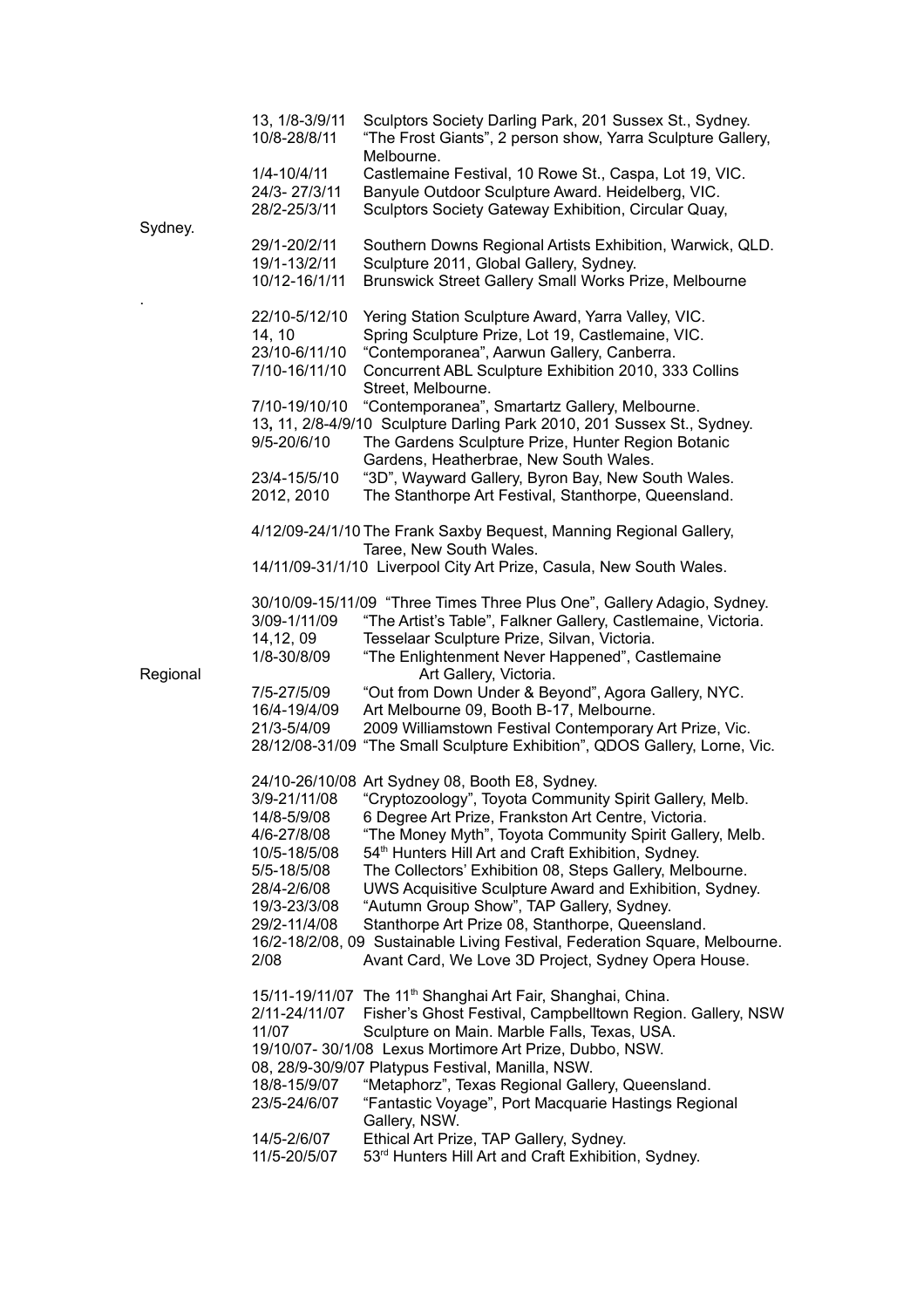08, 7/4-29/4/07 5<sup>th</sup> International, Sculptors Dominion Invitational, San Antonio, Texas, USA. 1/4/07 Masquerade Art Expo, The Gold Coast Convention Ctr, QLD. 09, 24/3-29/4/07 "Less is More", Tamworth Regional Gallery, NSW. 8/2/-12/3/07 "Contempora2", Docklands, Melbourne. 10/11/06-12/2/07 "My Time My Place', NERAM, Armidale, NSW. 4/11/06 "Super Heroes", Jurored Exhibition, On main off Center Gallery, Denison, TX,USA, **Winner: Best in the Show.** 3/11-19/11/06 22nd UBE BIENNALE, Phase 1 only, Ube City, Japan. 12, 27/10-5/11/06 Woollahra Small Sculpture Prize, Sydney. 22/9-20/10/06 Narrabri Antiques and Art Expo, Narrabri, NSW. 16, 17/9/06 "PEACE JAM", a meeting of Nobel Prize Laureates, Denver. 15-24/9/06 SWELL Sculpture Festival, Gold Coast, Queensland. 25/5-10/6/06 "Moving Art Touring Exhibition and Auction", Glen Innes Inverell, Gunnedah, Tamworth Regional Gallery, NERAM. 07, 06 QDOS Open Air Sculpture Exhibition, Lorne, VIC. 06 Sculpture prizes: Stanthorpe Regional Gallery, QLD., Wangaratta, Moreland and Njermilang, VIC. **Winner of Moreland Prize Acquisition**. 5/08 5/06 The Collectors' Exhibition, Steps Gallery, Melbourne. 28/1, 5/2, 20/12/06 "Freedom", "Out Loud 06", "Miniature Show", "Outloud 07", "Ethical Art Prize 07, TAP Gallery, Sydney, **Winner of sculpture prize Out Loud 06,** Freedom Art Prize 2011. 09, 08, 07, 05 Warwick Art Prize, Warwick, QLD. 12/05 Florence Biennale, Florence, Italy 3/12/05 Conrad Jupiter Prize, Gold Coast, Queensland. 11/05 "New England Objectives", NERAM, Armidale, NSW.<br>24/9/05 Brisbane Art Expo, Brisbane, Queensland. Brisbane Art Expo, Brisbane, Queensland. 05, 07 The Manning Art Prize, Taree, NSW. 05 Blackhead Beach Sculpture Prize, Taree, NSW. 17/9/05 "From the Furnace", Castlemaine Regional Art Gallery, VIC. 09, 07, 25/5/05 Prometheus Prize, Merrimac, Queensland. 28/4/05 Sydney's Garden and Flower Show, Gold Award Sculpture. 10, 08, 07, 1/4/05 Sculpture in the Vineyards, Hunter Valley, NSW. 4/05 "A Flaming Giraffe and Friends", Lot 19, Castlemaine, VIC. 07, 05 "A Brush with Verse", Tenterfield, NSW. 16, 14, 11, 08, 07, 06, 05, 04, 03, 02 CSA Members Exhibition, Melbourne. 07, 06, 05, 03, 02, 01, 00 Thursday Plantation Sculpture Prize, Ballina, NSW. 11**,** 09, 08, 06, 05, 04, 03, 02, 01, 00 Borderline Art Group, Stanthorpe Regional Art Gallery, Queensland. 10, 09, 07, 05, 04 "Art Erotique", The Boilerhouse Art Centre, Sunbury, VIC. 3/04 "Jah Lastafali", Melbourne Airport Hilton. 8/10/04 "Women and 1 Man", Moree Plains Gallery, NSW. 10/9/04 "Nowhere Now Here", 3 person show, Bruce Watling Galleries, Brisbane. 8/9/03 "10 x 10 Colorado Biennial", MCA, Denver, USA. 15, 14, 13, 12, 11, 10, 08, 06, 03 Toorak Village Festival of Sculpture, Melbourne, 17/1/03 Manyung Gallery, Mt. Eliza, Victoria. 18/7/02 "Bush Idol", 2 man show, Manning Regional Gallery, Taree, NSW. 14/6/02 "Bush Idol", 2 man show, Warwick Regional Gallery, QLD. 27/4/02 "Horizon 2", Band Hall Gallery, Kyneton, Victoria.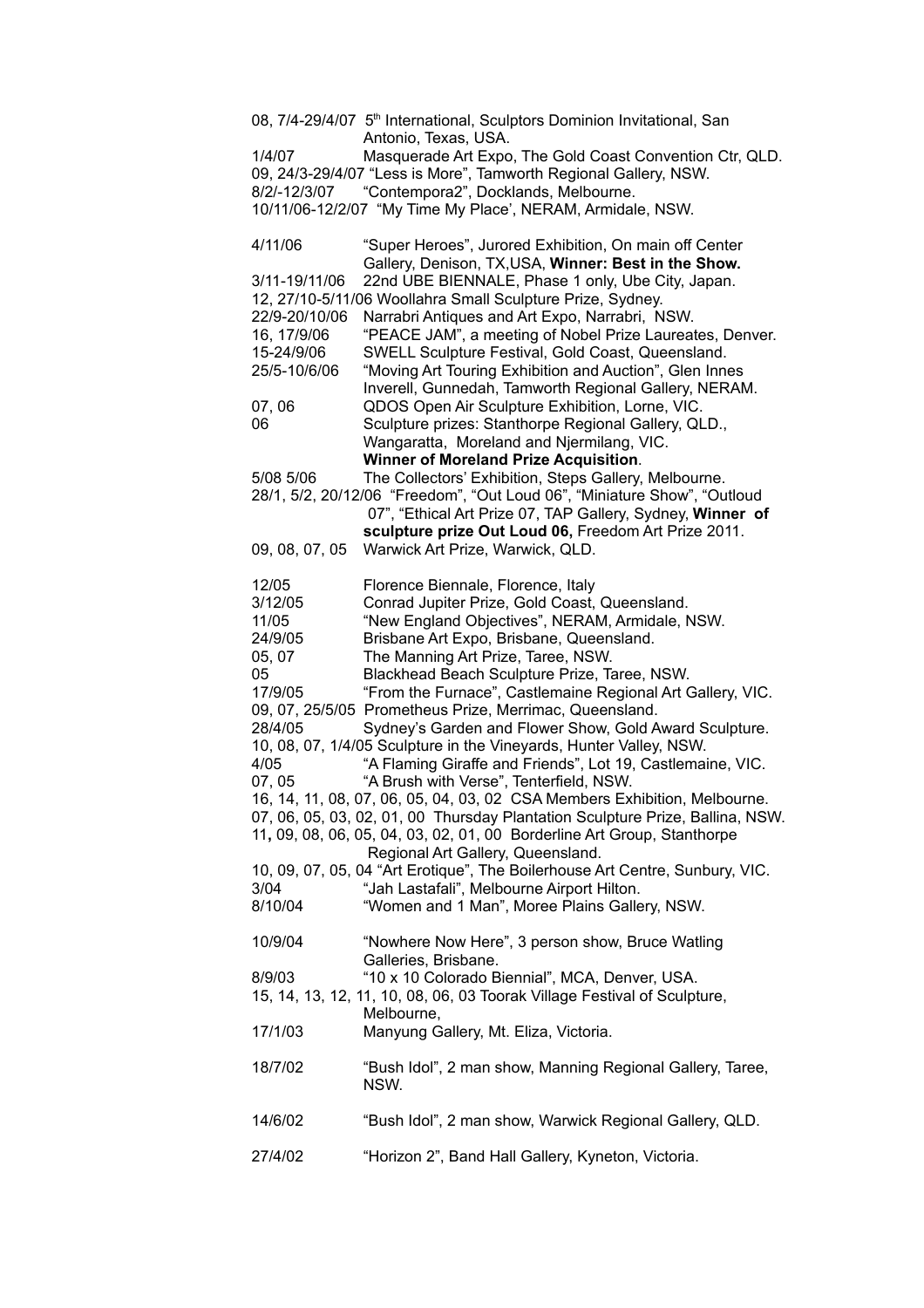| 1 work on consignment, Michael Carr Art Dealer, Sydney. |
|---------------------------------------------------------|
|                                                         |

| 4/12/01 | "In3Door/Out3Door", Mira Fine Art Gallery, Melbourne. |
|---------|-------------------------------------------------------|
| 21/9/01 | "From Far Formosa", 2 man show with Taiwanese artist  |
|         | Yao Jui-Chung, Bruce Watling Gallery, Southport, QLD. |

| 11/10/00 | 2 works on consignment Melbourne Fine Art Gallery.         |
|----------|------------------------------------------------------------|
| 7/8/00   | "Monkey", 3 person show, Convent Gallery, Daylesford, VIC. |
| 17/6/00  | "Monkey", 3 artist show, Moree Plains Gallery. NSW.        |
| 8/4/00   | Inverell City Gallery, 3 person show, New South Wales.     |
| 25/3/00  | Aardwolf Gallery, Melbourne.                               |

12/99 1 work on consignment, Bruce Watling Gallery, Southport, Queensland.

|            | 1999 thru 2012, 15, 16 Inverell Art Prize, Inverell, New South Wales. |
|------------|-----------------------------------------------------------------------|
| $\sqrt{2}$ |                                                                       |

12/98 2 works on consignment, Robin Gibson Gallery, Sydney.

### **Ceramic Break Sculpture Park Exhibitions:**

| 16/8/03  | Australia's Biggest Chook Show  |
|----------|---------------------------------|
| 20/8/05  | Australia's Biggest Duck Show   |
| 21/10/07 | Australia's Biggest Goose Show  |
| 28/11/10 | Australia's Biggest Turkey Show |

Experiences: **August 16, 2003**, Organized "Australia's Biggest Chook Show", the unofficial opening of Ceramic Break Sculpture Park. **2002-03**, President Warialda Toastmasters Club, **1997**, Moved permanently to Warialda, NSW, **1995**, Moved permanently to Australia. Began work as a full time artist. **1988-95**, Small business owner USA, **1983-85**, Volunteer work in Jamaica.

Collections: Inverell City Gallery, New South Wales

> Stanthorpe Regional Gallery, Queensland City of Moreland, Victoria

Mistletoe Winery, Hunter Valley, New South Wales

Art Gallery of New South Wales Library National Gallery of Australia Research Library Sprengel Museum Library Hanover, Germany Art Museum of Chianciano Library, Italy Private collections in Australia & overseas

- Awards:2017 Spring Sculpture Prize, Lot 19 Gallery, Castlemaine, Victoria
	- 2013 Biennale of Chianciano, Italy, Leonardo Award for Sculpture, 1<sup>st</sup>

Prize.

- 2013 The Sculptors Society Darling Park Exhibition, Australian Bronze Prize for cast work.
- 2012 Mistletoe Winery 2012 \$10,000 acquisition prize.
- 2011 Glenlyon Art Sculpture Show 2011, 3<sup>rd</sup> place award.
- 2011 Biennale of Chianciano, Italy, European Confederation of Art Critics Award, First Prize for Sculpture